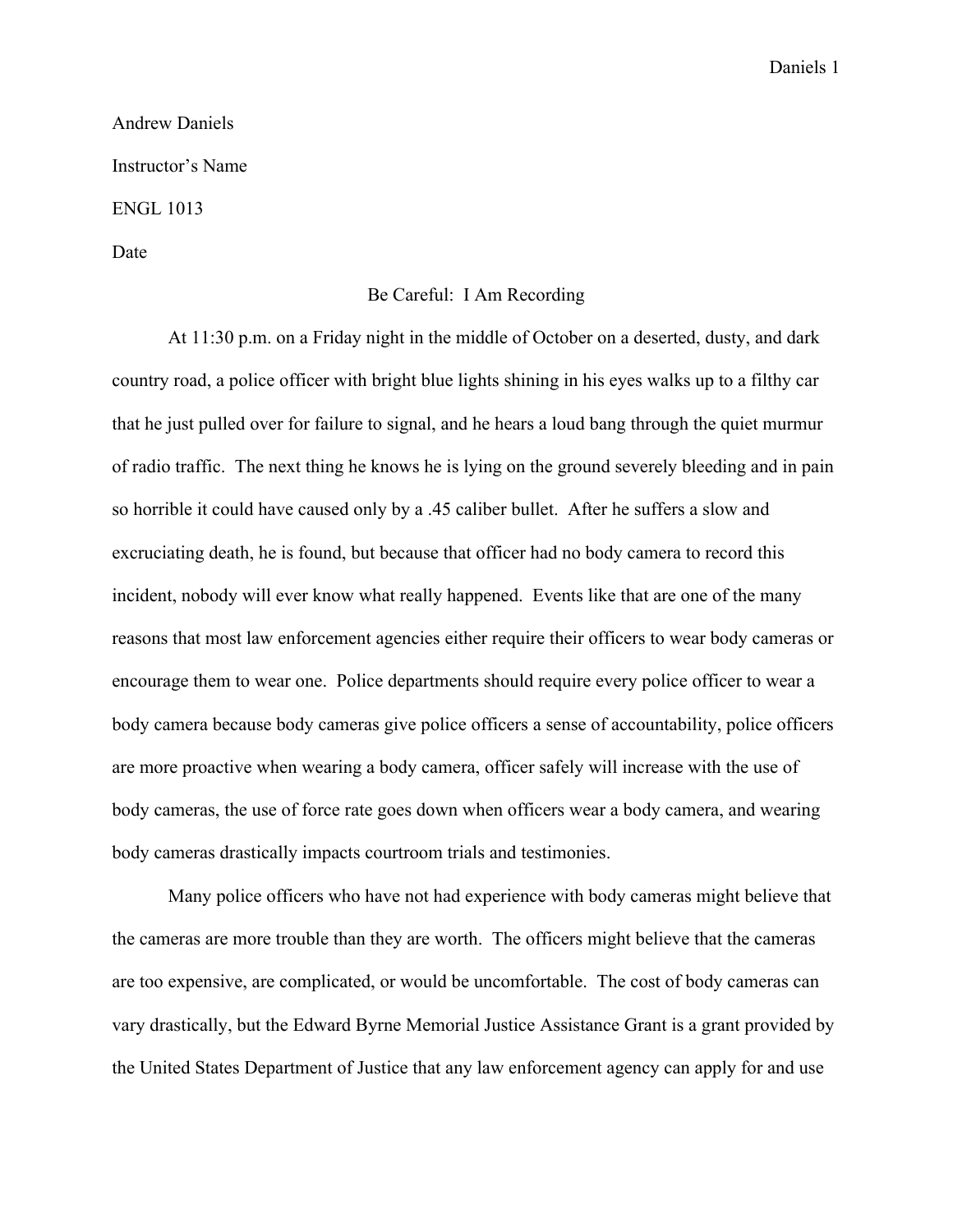to supply its police officers with body cameras (James 2). In most cases, body cameras are not difficult to use. In order to operate a body camera, all the police officer has to do is press a button to turn it on and off. In some cases, the body cameras will wirelessly transmit the body camera footage to a storage unit at the police officer's headquarters. Originally, body cameras were enormous, bulky, and heavy, but the newer models are small enough and light enough that the police officer can attach them to a pocket, or they can be attached to a pair of glasses.

The body camera gives the police officer a sense of accountability that is similar to the feeling that a person gets when somebody is watching his or her every movement. The body camera acts like an all-seeing eye because it sees everything the police officer does. For example, if a police officer sees a person driving at a speed of eight-five miles per hour down a street that has a speed limit of thirty-five miles per hour and chooses not to stop the driver because the driver is his best friend's cousin, then the body camera will see that the officer neglected his duty, and the police officer can be reprimanded. A great example of body cameras making police officers accountable for their actions is in the study performed by Justin Ready and Jacob Young. Ready and Young found that when police officers wear body cameras, they issue more citations than when they do not wear the body cameras (454). Another way that body cameras make a police officer accountable is if he or she is engaged in some sort of misconduct. Barak Ariel found that after six different police departments equipped their officers with body cameras for six months, the number of misconduct complaints declined (750).

Wearing a body camera will also help a police officer be more proactive. Ideally, police officers will take a proactive attitude toward law enforcement, especially with minor things such as a motorist not stopping all the way at a stop sign, because if people see that they can get away with the little things, then they will keep trying bigger things. One of the major concerns about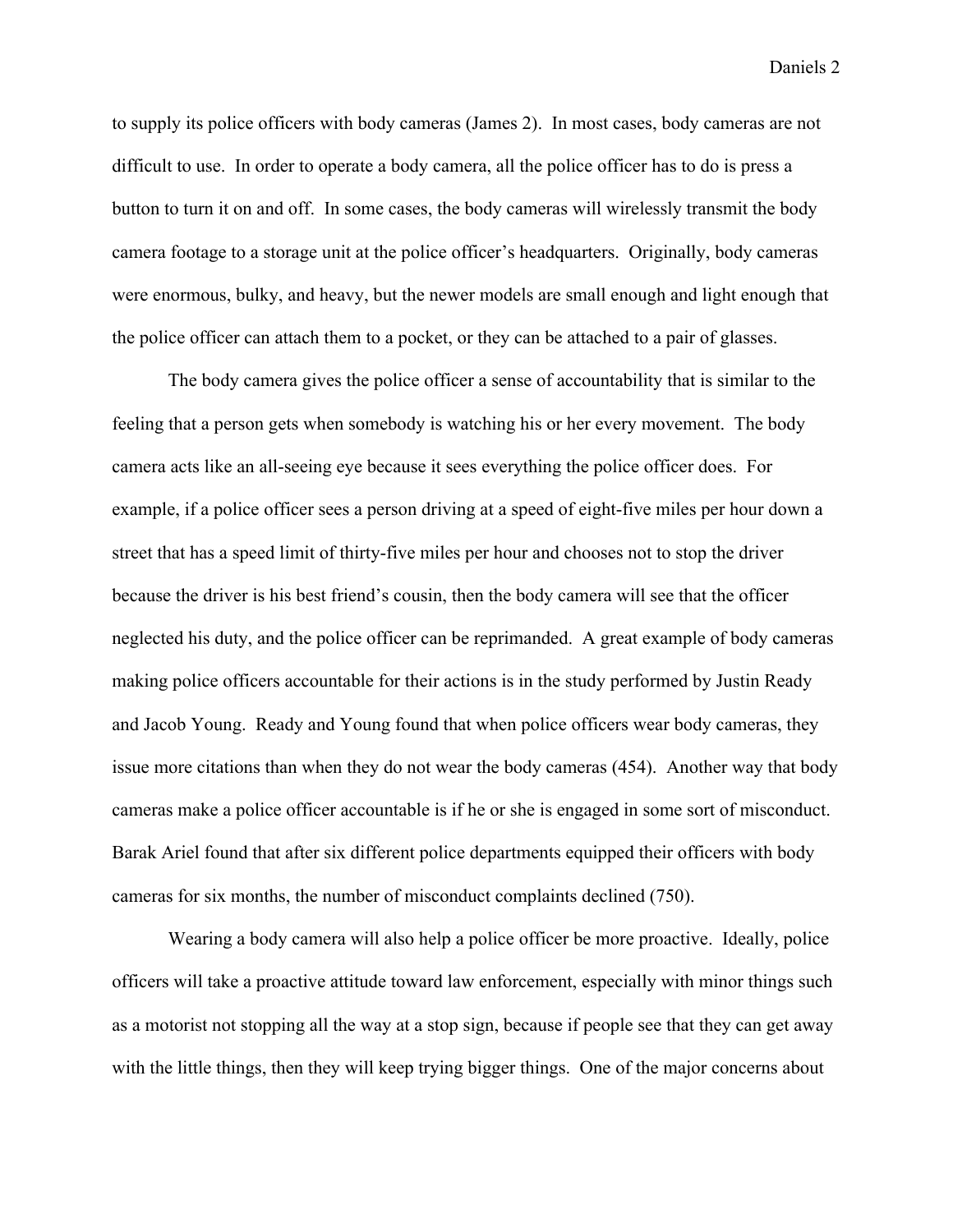body cameras is that they will make police officers afraid to be proactive. Ready and Young discovered the opposite in their study. They discovered that police officers who wear body cameras have many more officer-initiated contacts than police officers who do not wear body cameras (454). When police officers take a proactive attitude toward law enforcement, it helps to make everyone, including the officer, safer.

Any police officer will say that an important aspect of his or her job is officer safety. Officer safety is also one of the most overlooked aspects of being a police officer. One of the best and simplest ways to improve officer safety is to make police officers wear body cameras. Max Goetschel and Jon Peha surveyed officers of the Pittsburgh Police Department and found that 50% of police officers who use or have used body cameras believe that body cameras increase officer safety (706). In another study, John Oriz Smykla found that when a police department requires police officers to wear body cameras, the number of violent crimes decreases, which increases officer safety (428).

Use of force is when a police officer has to use some sort of force to make an unwilling subject do what the police officer is ordering. For example, if a police officer used pepper spray on an individual who was resisting arrest, that would be considered use of force. When an officer has to use force, a news outlet will fill out a Freedom of Information Act request to get all information on this situation, which includes body camera footage if the police officer was wearing a camera. Because of this media coverage, police officers will hesitate about the use of force even if it is justified because they do not want to be the next big news story. This hesitation helps make police officers carefully analyze situations that may require use of force. Barak Ariel and William Farrar found that out of twenty-five instances in which use of force was used, seventeen instances came from police officers who did not wear body cameras, but only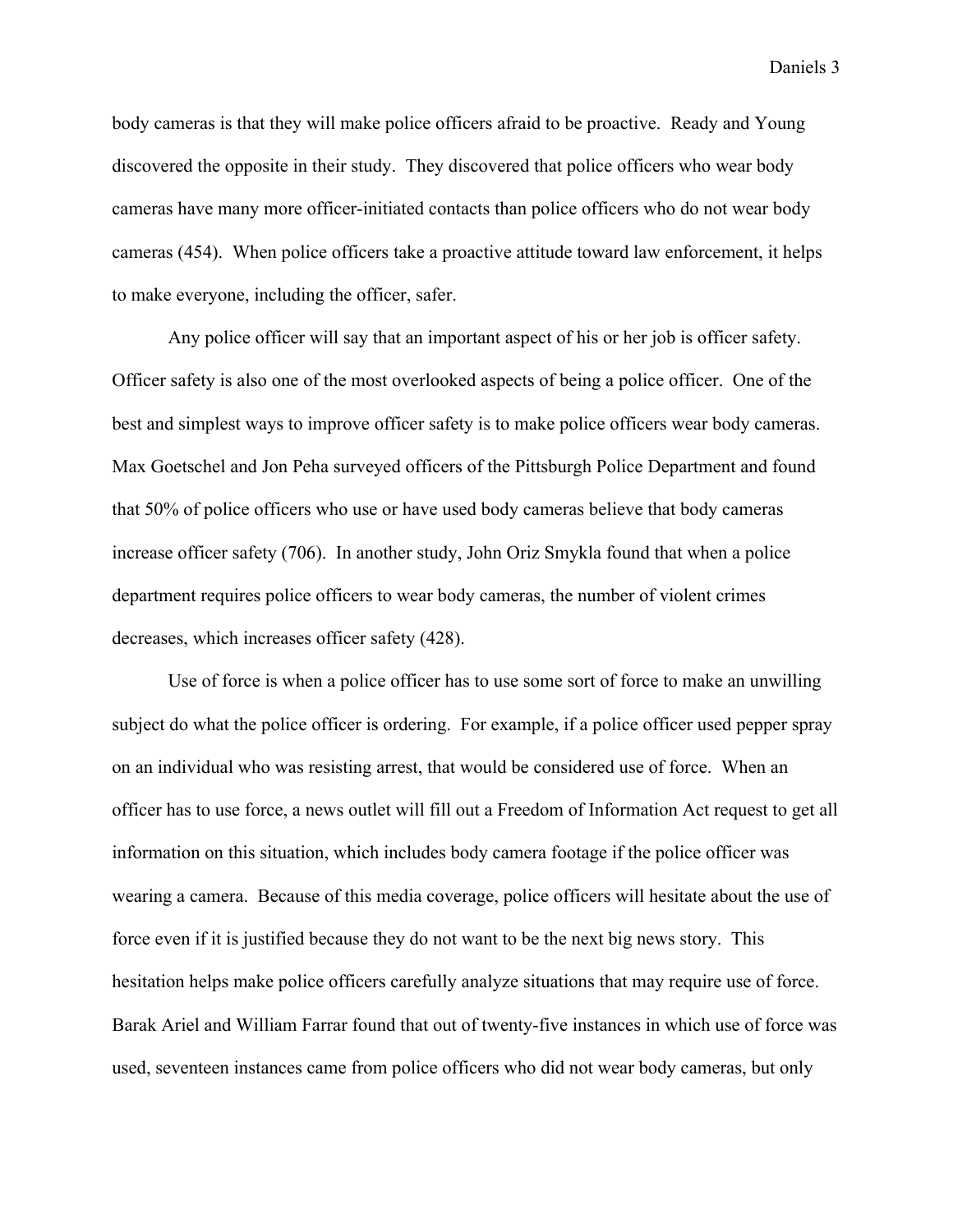eight came from those who wore body cameras (523).

One of the main reasons most police officers agree to wear body cameras is that the camera footage can be used in the courtroom setting. As long as the police officer who is testifying is honest and writes in his or her report exactly what the body camera shows happened, it is almost an open-and-shut case. Due to the nature of the evidence, courts have formulated two different methods of viewing the evidence. The first method is when higher courts remain indifferent to what lower courts ruled because the lower courts did not have the body camera footage, and the second method is allowing the lower courts to rely on the footage (Bufford 449- 50). Another way the body camera footage can be used is if an officer is accused of misconduct. Mindy Lawrence explains the benefits of being able to use body camera footage in court best: "Prior to the implementation of body cameras, disagreements regarding events that transpired between officers and citizens became a battle of he said, she said. Body cameras offer parties the chance to get an unbiased look into exactly what occurred during a given interaction" (624). Allowing body camera footage in court can also benefit police officers by removing a lot of the stress of having to testify in front of a defense attorney who is listening to every single word that the police officer says and is waiting for the one slip up that can tear a twenty-year career to pieces.

In conclusion, every police officer in the United States of America should be required to wear a body camera due to all of the many benefits that the cameras offer. Body cameras are the future for police officers and should be embraced with open arms.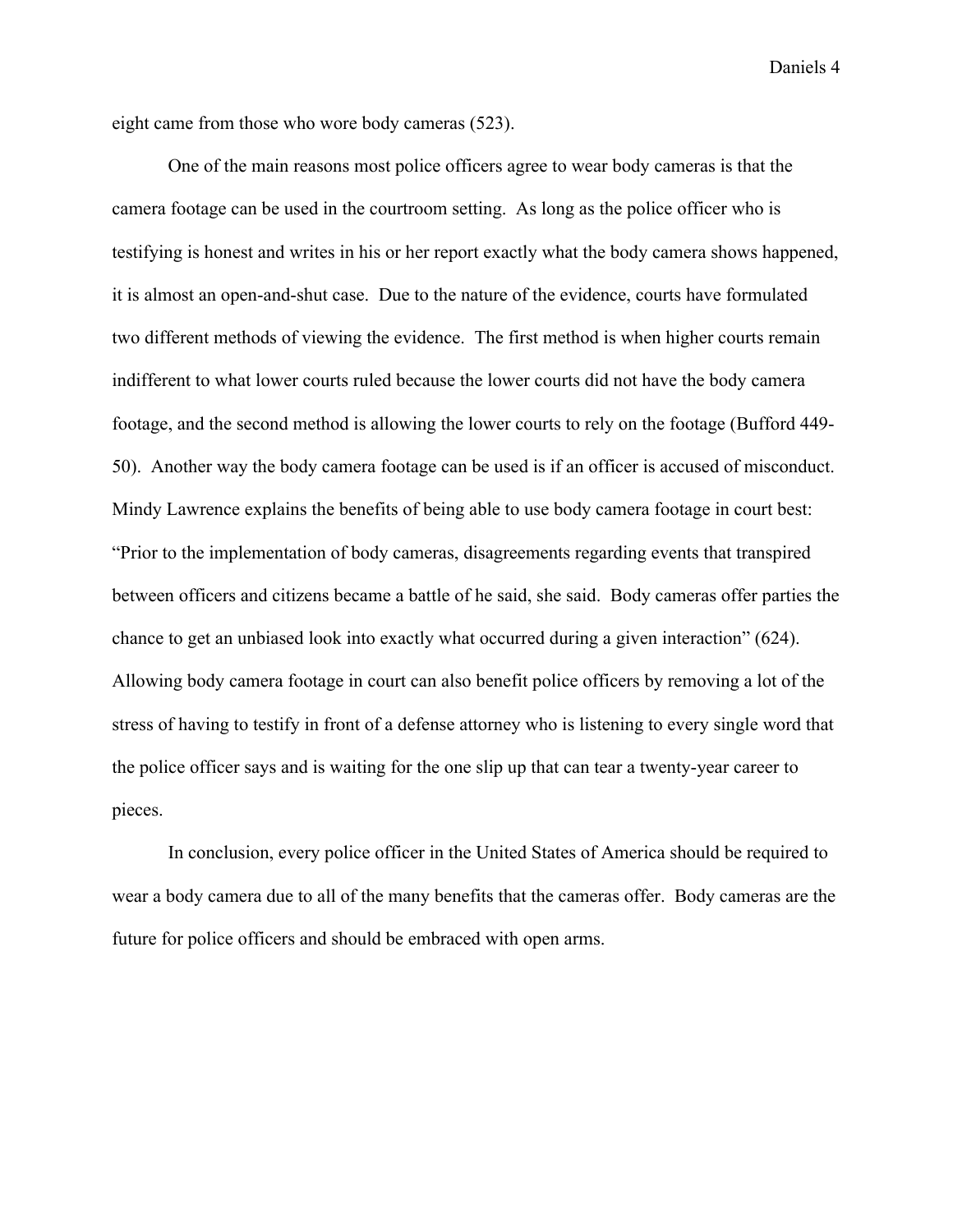## Works Cited

- Ariel, Barak. "Police Body Cameras in Large Departments." *Journal of Criminal Law & Criminology*, vol. 106, no. 4, Fall 2016, pp. 729-68. *ProQuest*, libcatalog.atu.edu:443/ login?url=https://libcatalog.atu.edu:2409/docview/1902638002?accountid-8364.
- Ariel, Barak, and William Farrar. "The Effect of Police-Worn Cameras on Use of Force and Citizens' Complaints against the Police: A Randomized Controlled Trial" *Journal of Quantitative Criminology*, vol. 31, no. 3, Sept. 2015, pp. 509-35. *ProQuest*, doi:10.1007/s10940-014-9236-3.
- Bufford, Kevin W. "The Split on the Proper Standard of Review for Police Video Evidence." *American Journal of Trial Advocacy*, vol. 39, no. 2, 2015, pp. 447-53. *Academic Search Complete*, libcatalog.atu.edu:443/login?url=http://search.ebscohost.com/login.aspx? direct=true&db=a9h&AN=118287581&site=ehost-live&scope=site.
- Goetschel, Max, and Jon M. Peha. "Police Perceptions of Body-Worn Cameras." *American Journal of Criminal Justice*, vol. 42, no. 4, Aug. 2017, pp. 698-28. *ProQuest*, doi:10.1007/s12103-017-9415-5.
- James, Nathan. "Can Body Worn Cameras Serve as a Deterrent to Police Misconduct?" *Library of Congress Congressional Research Service*, 28 Aug. 2014, www.hsdl.org/?view&did= 757626.
- Lawrence, Mindy. "Lights, Camera, Action: The Age of Body Cameras in Law Enforcement and the Effects of Implementing Body Camera Programs in Rural Communities." *Harvard Law Review*, vol. 91, no. 3, Apr. 2015, pp. 611-32. *Academic Search Complete*, libcatalog.atu.edu:443/login?url=http://serach.ebscohost.com/login.aspx?direct=true&db =a2h&AN=118802970&site=ehost-live&scope=site.